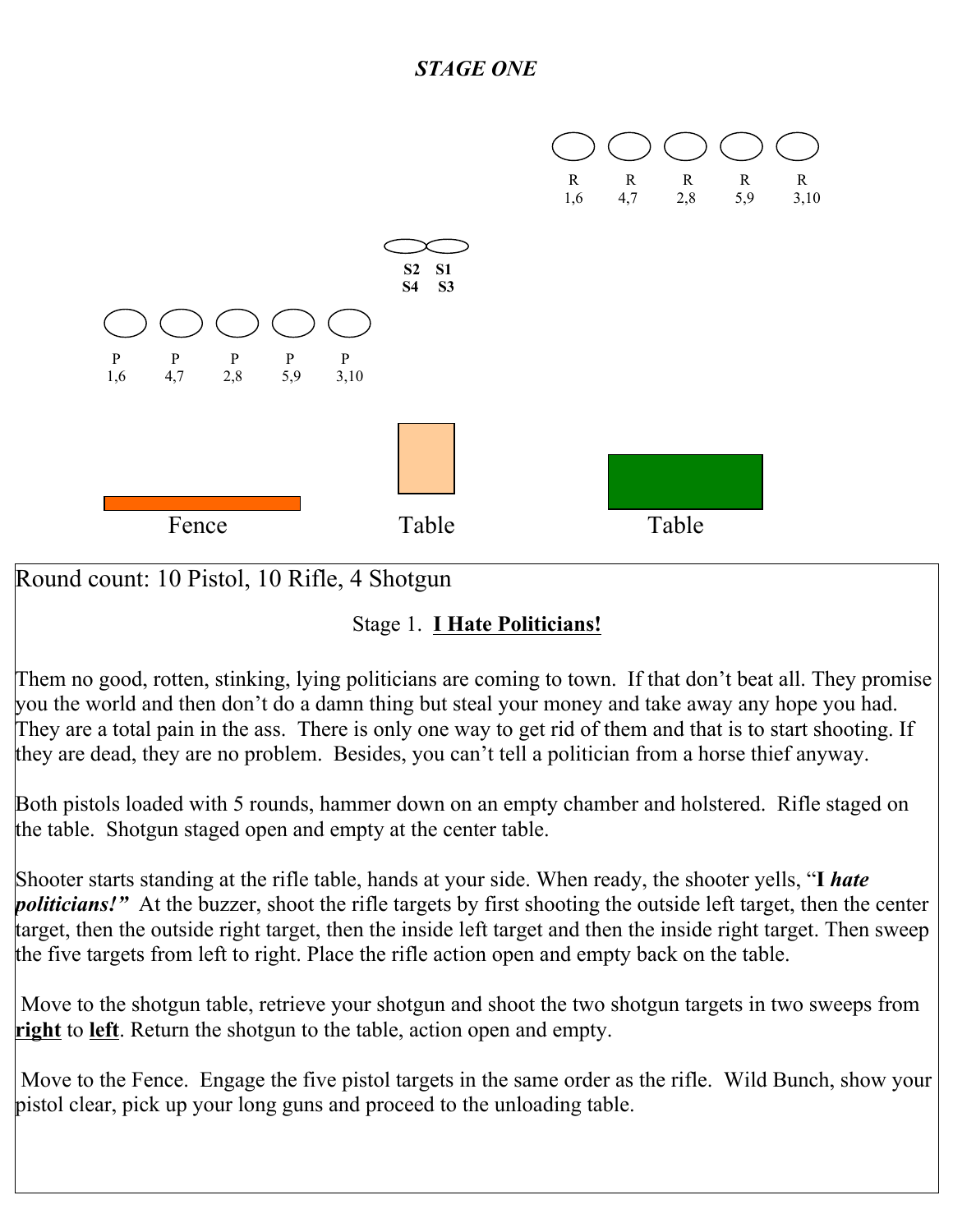



### Round count: 10 Pistol, 10 Rifle, 4 Shotgun

#### Stage 2. **DON'T SHOOT THE WHISKEY**

*You have just walked into the saloon and you notice there are men that fought on both sides in the Great War of Northern Aggression. Now you know sooner or later trouble is going to start. So in a very loud voice you yell "I don't care if all y'all shoot each other, but the first one that breaks a bottle of whiskey, I will personally kill you".*

Both pistols loaded with 5 rounds, hammer down on an empty chamber and holstered. Rifle staged on the table. Shotgun staged open and empty on the center table.

Shooter starts standing behind the rifle table with both hands in full surrender position. When ready, the shooter yells, "*Don't shoot the whiskey!"* At the buzzer, shoot the rifle targets by double tapping the outside left target, then the inside left target. Then single tap the center target. Then double tap the outside right target, then the inside right target, and finally single tap the center target. Place the rifle open and empty back on the table.

 Move to the shotgun table. Pick up your shotgun and shoot the shotgun targets from **right to left** twice. Place the shotgun open and empty back on the table.

Move to the Fence. Shoot the pistol targets in the same order as the rifle targets. Holster your pistols. Wild Bunch, show pistol is clear, drop the magazine pick up your long guns and proceed to the unloading table.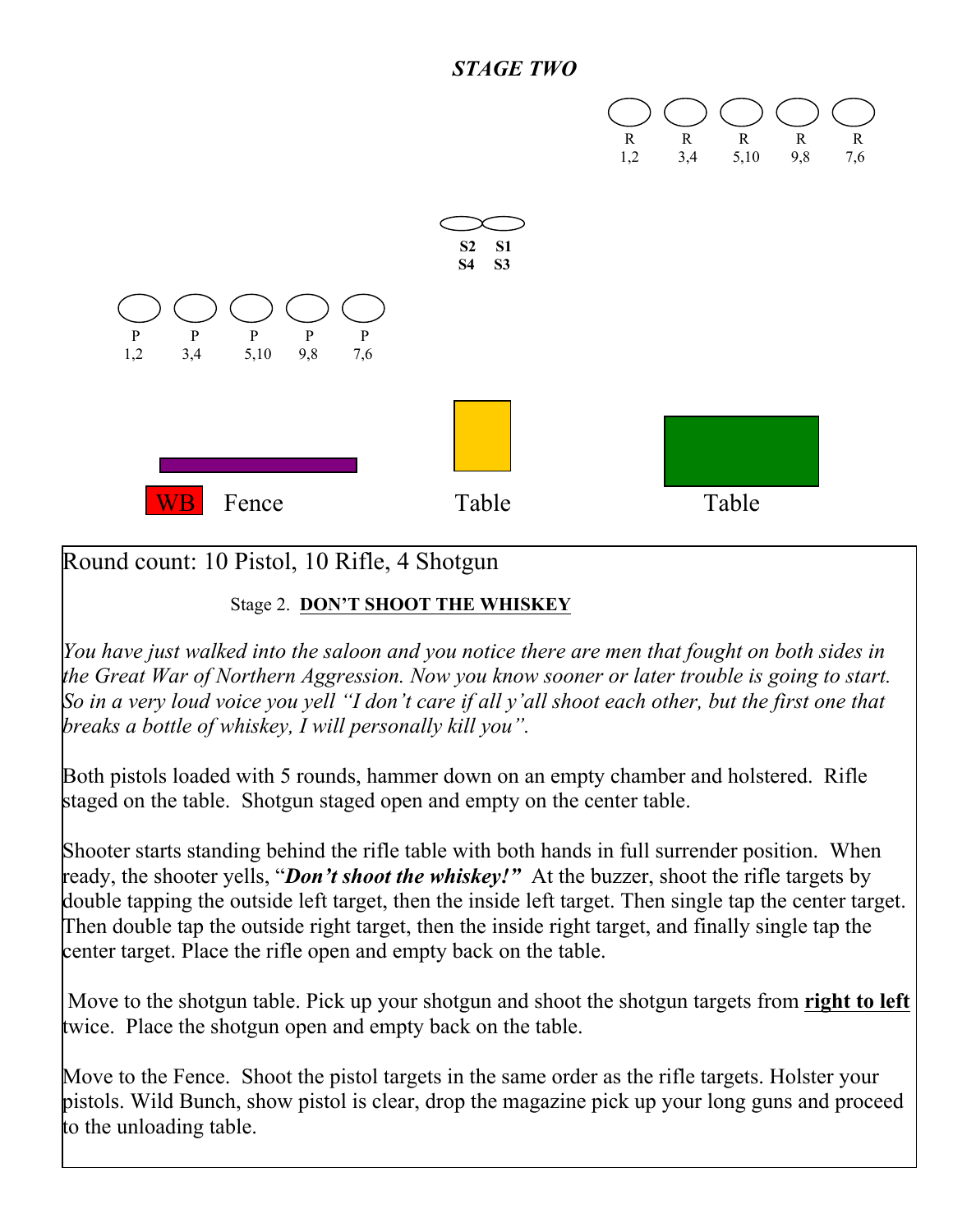#### *STAGE THREE*



Round count: 10 Pistol, 10 Rifle, 4 Shotgun

### Stage 3. **I SHOT WHO?**

*You shooting in the saloon has finally stopped because everybody in the place was shot in one place or another. Then this voice comes screaming out "You shot the piano player!" With all the smoke and confusion how could you tell who was who. Besides he was a Yankee anyway.* 

Both pistols loaded with 5 rounds, hammer down on an empty chamber and holstered. Rifle staged on the table. Shotgun staged open and empty on the center table.

Shooter starts standing behind the rifle table with the rifle held at cowboy port arms. When ready, the shooter yells, "*I shot who?"* At the buzzer, shoot the four rifle targets by double tapping the outside left target. Then single tap the inside left target. Then single tap the inside right target. Then triple tap the outside right target. Then you single tap the inside right target. Then you single tap the inside left target. You finish by single tapping the outside left target. Place the rifle open and empty back on the table

 Move to the shotgun table. Pick up your scattergun and loading from your person, shoot the targets from **right** to **left** in two sweeps. Return the shotgun to the table, open and empty.

Move to the fence. Shoot the pistol targets in the same sequence as the rifle targets. WB category drop the magazine and show your pistol clear to the RO. Pick up your long guns and proceed to the unloading table.